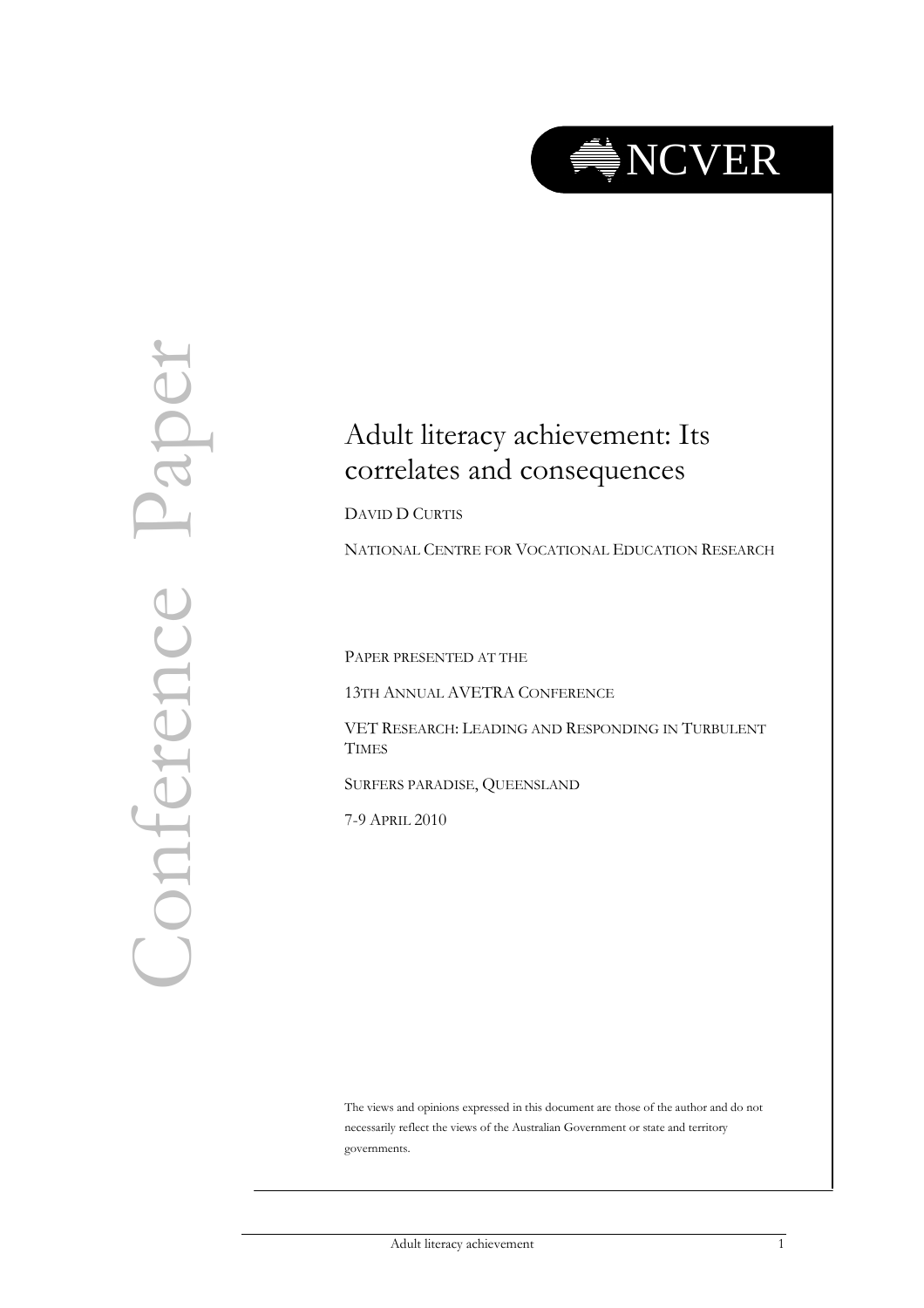#### © 2010

This work has been produced by the National Centre for Vocational Education Research (NCVER) on behalf of the Australian Government and state and territory governments with funding provided through the Australian Department of Education, Employment and Workplace Relations. Apart from any use permitted under the *CopyrightAct 1968*, no part of this publication may be reproduced by any process without written permission. Requests should be made to NCVER.

The views and opinions expressed in this document are those of the author(s) and do not necessarily reflect the views of the Australian Government, state and territory governments or NCVER.

Level 11, 33 King William Street, Adelaide, SA 5000 PO Box 8288 Station Arcade, Adelaide SA 5000, Australia

ph +61 8 8230 8400 fax +61 8 8212 3436 email ncver@ncver.edu.au <http://www.ncver.edu.au>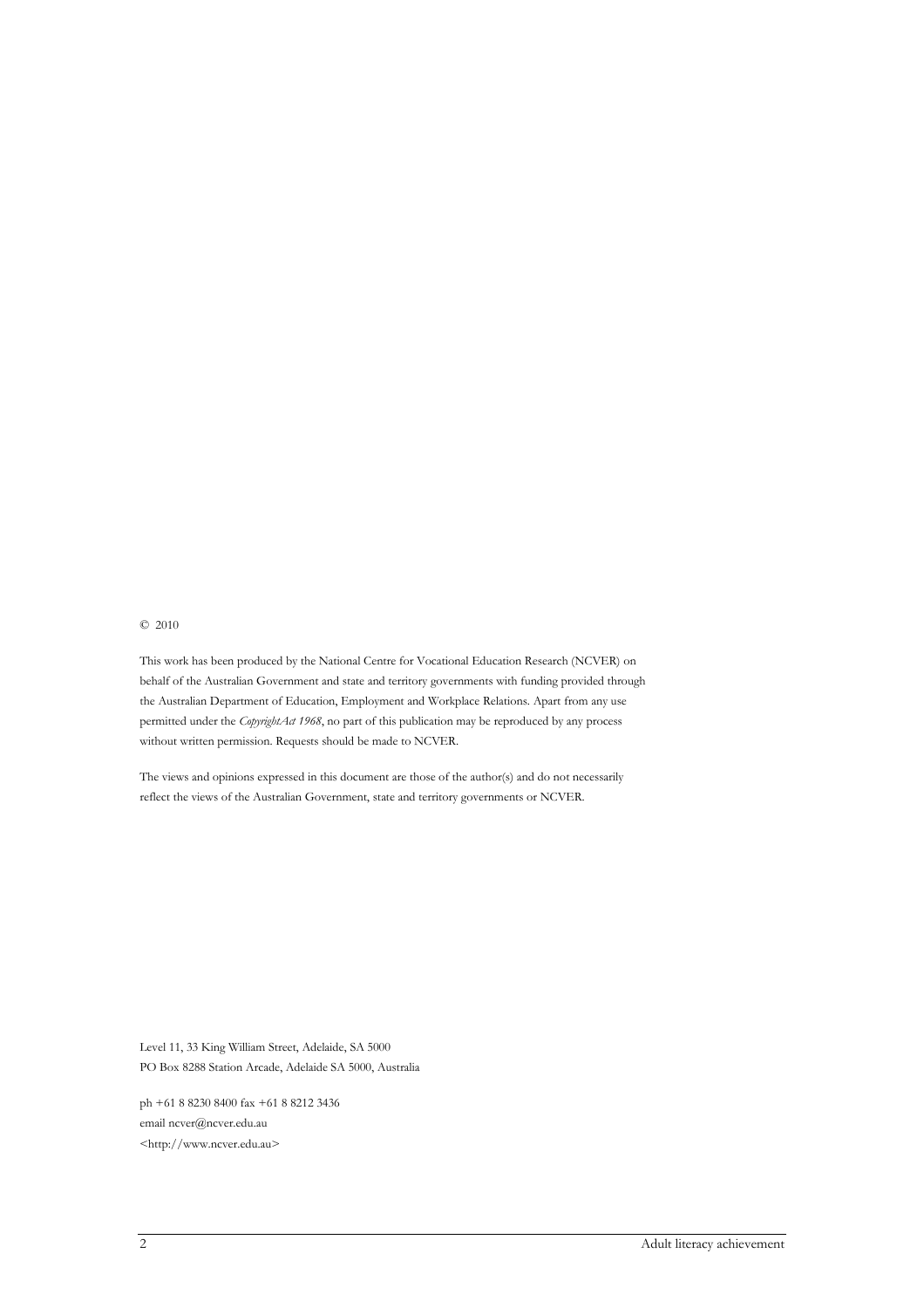# Introduction

The literacy levels of countries' populations are related strongly to individuals' incomes and to the national productivity of those countries (Hanushek and Wossman, 2007). In the past, limited data on adult skills achievement have been available and educational attainment has been used as a proxy indicator of human capital formation. However, considerable variation exists between and within countries in the skills developed by young people for a given level of educational attainment. In short, direct measures of human capital achievement are superior to educational attainment as a proxy indicator in predicting individual returns and national productivity growth.

In 2006, Australia took part in the OECD-sponsored Adult Literacy and Life Skills (ALLS) survey. A nationally representative sample of 8,988 individuals provided information on the literacy skills of the population as a whole and of sub-groups of that population, based on age, gender, language background and many other characteristics. In addition to literacy achievement, respondents provided extensive demographic information. The survey includes information on educational attainment, labour market status, occupation and income. These data enable factors that are thought to be causally related to literacy achievement to be investigated and outcomes attributable to skills development to be evaluated.

The survey assessed four components of literacy, namely prose literacy, document literacy, numeracy and problem solving (ABS, 2008a, p. 4).

Performance scales are established for each of the four dimensions of literacy, each scale ranging from 0 to 500 units. On the basis of their responses to test items, individuals are located along this scale, with individuals having poor literacy being at the lower end of the scale and those with well developed literacy skills towards to upper end of the scale.

For prose and document literacy and numeracy, five performance levels are recognised, from Level 1 (the lowest level) to Level 5. Four levels of problem solving performance were recognised. Level 3 literacy is regarded as the minimum needed for success in a modern knowledge-based economy. Of concern, almost half of those surveyed in Australia had literacy scores that placed them below level 3 (46% for prose literacy, 47% for document literacy, and 53% for numeracy), while 70% scored below Level 3 on problem solving.

### Data

Data from ABS ALLS basic and expanded Confidentialised Unit Record Files (CURFs) are used in the analyses presented in this paper (ABS, 2008b,c). In the analyses presented below, males and females are treated separately, although the same models are evaluated for both. The analyses are restricted to individual aged between 20 and 59 years, as this age range represents most of the working age population. Full-time students and permanent retirees are excluded from the analyses.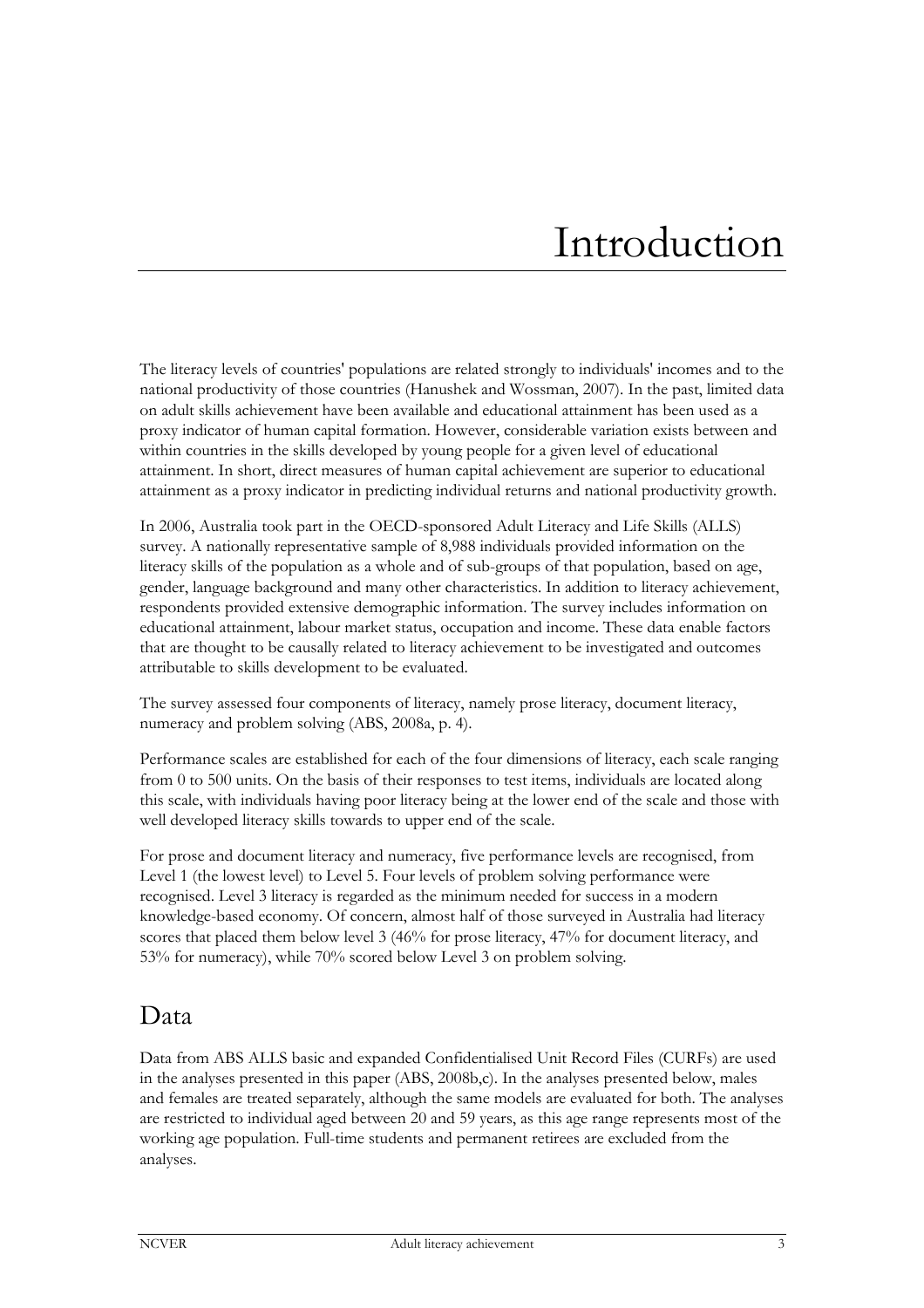Analyses on all four skill domains have been undertaken. Scores in these domains are very highly correlated and regression parameters are very similar, so only the results for prose literacy are presented here.

## Correlates of literacy achievement

In this paper, we focus on labour market returns to literacy achievement. A more extensive report (Curtis, in preparation) deals with relationships between demographic characteristics, educational attainment and literacy achievement.

In brief, we find that certain groups of individuals receive less education than others. Low parental educational attainment is associated with low attainment by individuals. People living in regional and rural locations have lower attainment than those in major cities. Individuals whose home language is other than English have lower educational attainment than those who speak English at home. This effect is more pronounced for females than males.

We find that literacy achievement is influenced by demographic characteristics and educational attainment. In particular, low levels of parental education are associated with low literacy achievement. By far the largest influence on literacy achievement is home language background. Individuals who speak a language other than English at home have much lower literacy achievement than English speakers. There is an expected gain in literacy achievement per year of formal education.

#### Literacy achievement and labour market outcomes

We examine the influence of literacy achievement on labour market outcomes. We deal first with employment status and then with the wage return to literacy.

#### *Literacy and employment status*

In this section, the influences of literacy achievement, educational attainment and demographic characteristics on employment status are evaluated.

Employment status is coded as either full-time or part-time employment, unemployed (and seeking work) or being out of the labour force (NILF, not working and not seeking work). As the criterion variable is categorical, multinomial logistic regression is used to model employment status and full-time employment is the reference category. The proportions of males and females in each of the employment status categories are shown in Table 1. There are obvious differences between male and female patterns of labour market participation, with much higher proportions of women than men being out of the labour force or being in part-time employment.

| <b>Employment status</b> | Males | Females |
|--------------------------|-------|---------|
| Employed, full-time      | 84.1  | 41.7    |
| Employed, part-time      | 7.6   | 33.6    |
| Unemployed               | 2.6   | 3.3     |
| Not in the labour force  | 5.8   | 21.4    |
| Total (%)                | 100.0 | 100.0   |
| Total (N)                | 3002  | 3012    |

| Table 1 |  | Employment status, males and females aged 20 to 59 years (%) |
|---------|--|--------------------------------------------------------------|
|         |  |                                                              |

Note: Excludes full-time students and retirees

In multinomial logistic regression, the log of the odds of being in any of the alternative states (part-time employment, unemployed or NILF) relative to being in full-time employment is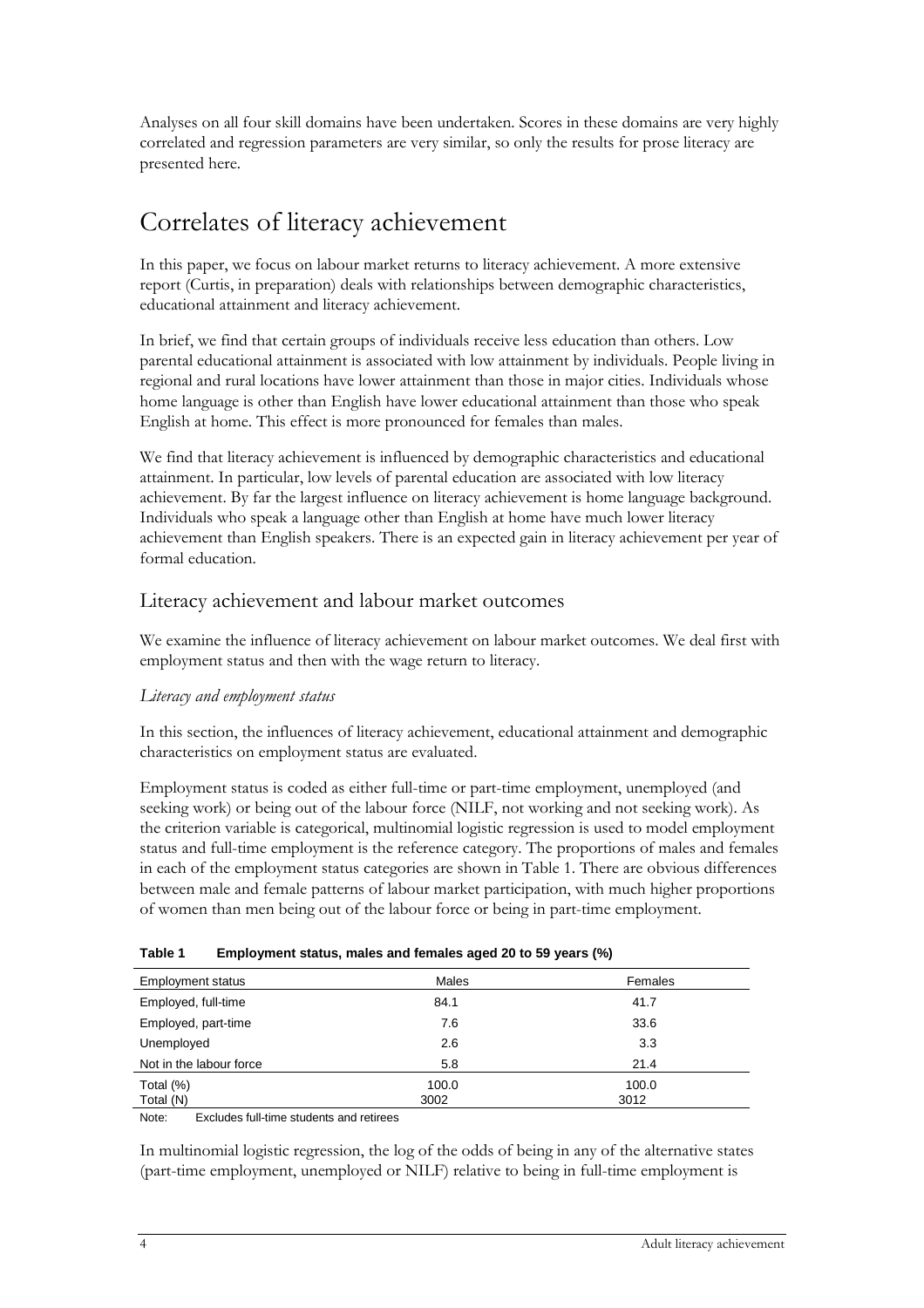modelled. The logarithm of odds (B in the tables below) can be converted to an odds ratio by taking the exponent of the parameter (exp(B)) and this is shown in the tables. When an outcome is equally likely for members of a group compared with the reference group, the odds ratio is unity (or not significantly different from it). When an outcome is more likely, the odds ratio is greater than unity, and when it is less likely the odds ratio is less than unity.

The pattern of influences of variables included in the model differs between males (see Table 2) and females (see Table 3), and they are discussed separately.

#### *Males*

The regression parameter for prose literacy is negative for each of part-time employment, unemployment and NILF relative to full-time employment, although the parameter for unemployment is non-significant. There is a reduced likelihood of high literacy achievers being in other than full-time employment, or it could be said, there is an employment penalty to low levels of literacy. The regression parameters are small (e.g. -0.004 for part-time compared with full-time employment). However, this is the penalty per unit change in the literacy score which is measured on a 0 to 500 point scale. The gap between literacy performance levels is 50 points on that scale, so the effect of an individual being one performance level above another is -0.2 units  $(50*-0.004)$ , and this corresponds to a reduced likelihood  $(e^{-0.2} = 0.82)$  of being in part-time rather than full-time employment. That is, a person whose literacy level is one performance band higher than another is 18% less likely to be in part-time rather than full-time employment, net of other explanatory factors.

|                                                               | Employment status (relative to full-time employment) |         |               |          |            |               |          |             |               |  |
|---------------------------------------------------------------|------------------------------------------------------|---------|---------------|----------|------------|---------------|----------|-------------|---------------|--|
|                                                               | Part-time employment                                 |         |               |          | Unemployed |               |          | <b>NILF</b> |               |  |
|                                                               | B                                                    | Sig.    | Odds<br>ratio | в        | Sig.       | Odds<br>ratio | В        | Sig.        | Odds<br>ratio |  |
| Intercept                                                     | 4.728                                                | < 0.001 |               | 2.739    | 0.154      |               | 9.221    | < 0.001     |               |  |
| Prose literacy                                                | $-0.004$                                             | 0.021   | 0.996         | $-0.002$ | 0.389      | 0.998         | $-0.006$ | 0.001       | 0.994         |  |
| Years of formal education                                     | 0.005                                                | 0.825   | 1.005         | $-0.100$ | 0.032      | 0.904         | $-0.152$ | < 0.001     | 0.859         |  |
| Part-time study (ref None)<br>Undertaking part-time study     | 0.163                                                | 0.408   | 1.177         | $-0.176$ | 0.630      | 0.838         | $-1.494$ | 0.003       | 0.225         |  |
| Age (years)                                                   | $-0.219$                                             | < 0.001 | 0.804         | $-0.120$ | 0.138      | 0.887         | $-0.069$ | 0.294       | 0.933         |  |
| Age squared                                                   | 0.003                                                | < 0.001 | 1.003         | 0.001    | 0.209      | 1.001         | 0.001    | 0.370       | 1.001         |  |
| Location (ref Capital city)<br>Balance of state               | 0.191                                                | 0.207   | 1.211         | 0.046    | 0.859      | 1.048         | 0.152    | 0.422       | 1.165         |  |
| First language (ref English)<br>Other than English            | 0.372                                                | 0.102   | 1.450         | 0.319    | 0.428      | 1.376         | $-0.235$ | 0.494       | 0.790         |  |
| Home language (ref English)<br>Other than English             | 0.051                                                | 0.865   | 1.052         | 0.980    | 0.032      | 2.663         | 0.729    | 0.086       | 2.073         |  |
| Dependent children (ref None)<br>At least one dependent child | $-0.247$                                             | 0.105   | 0.781         | $-0.357$ | 0.154      | 0.699         | $-0.427$ | 0.032       | 0.653         |  |
| Physical health (SF12)                                        | $-0.026$                                             | 0.003   | 0.974         | $-0.027$ | 0.054      | 0.973         | $-0.094$ | < 0.001     | 0.910         |  |
| Mental health (SF12)                                          | $-0.031$                                             | < 0.001 | 0.969         | $-0.035$ | 0.003      | 0.965         | $-0.058$ | < 0.001     | 0.944         |  |

| Table 2 | The likelihood (odds ratio) of being in part-time employment, unemployed or not in the |
|---------|----------------------------------------------------------------------------------------|
|         | labour force, relative to being in full-time employment (males)                        |

Each additional year of formal education is associated with a reduced likelihood of being either unemployed or out of the labour market, although its influence on part-time rather than full-time employment is non-significant. Each additional year of education reduces the likelihood of being unemployed or out of the labour market by 10% and 14% respectively. (The corresponding odds ratios are 0.904 and 0.859, see Table 2).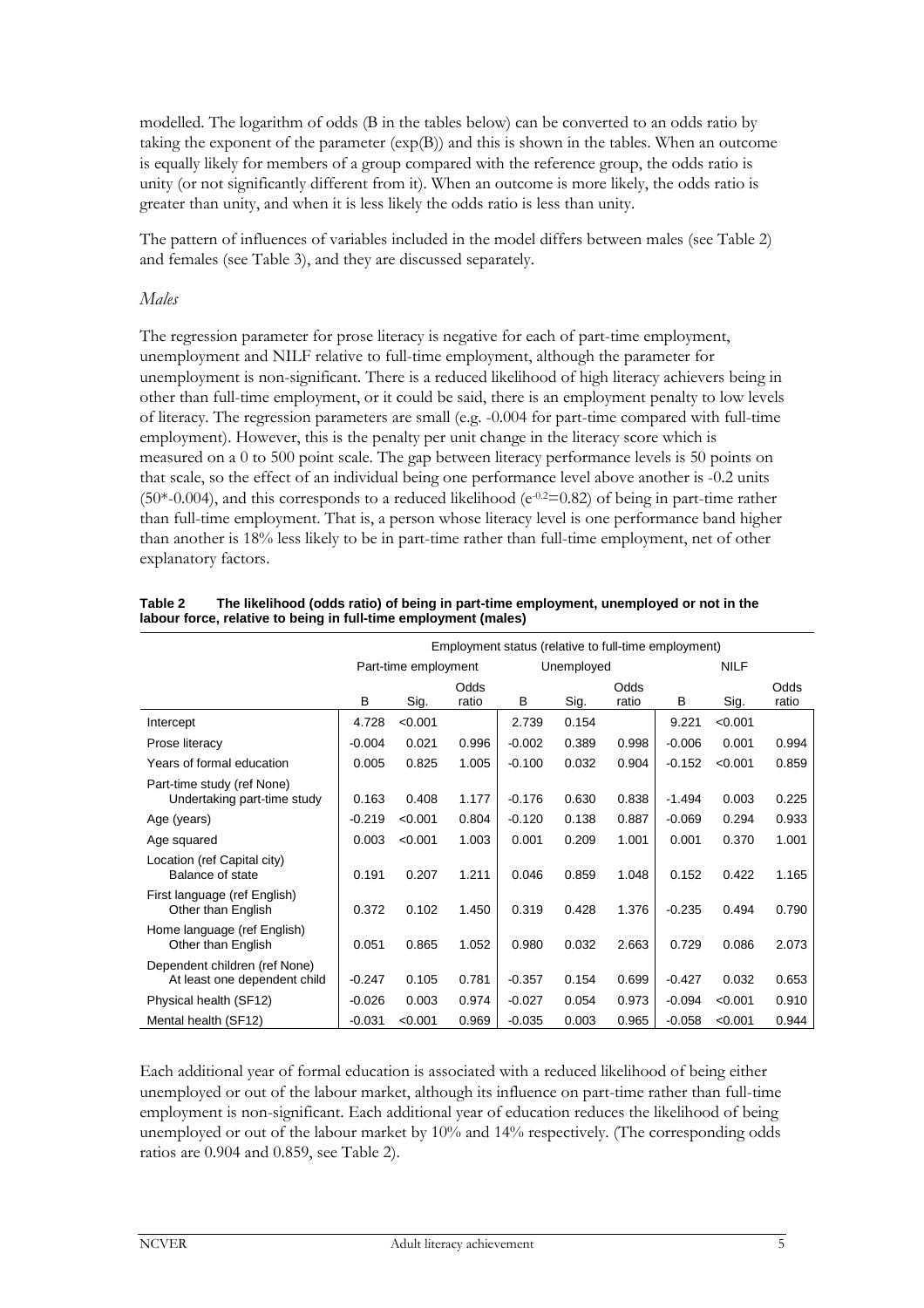Attention is drawn to the non-significant parameters for location (capital city against other locations) and language background. That is, there is no significant influence of location or language background, net of the influences of measured literacy skill level and educational attainment, on employment status. However, it may be noted that individuals who are non-English speakers at home tend to have substantially lower literacy skills than English speakers, so the influence on employment of being a non-English speaker is captured by literacy skill level.

#### *Females*

Females have a different pattern of workforce participation than males (see Table 1). Fewer females compared to males are in full-time employment, many more are in part-time employment, and many more are out of the labour force. Results of modelling employment status on literacy achievement, educational attainment and demographic characteristics are shown in Table 3.

|                                                               | Employment status (relative to full-time employment) |         |       |          |            |       |          |             |       |
|---------------------------------------------------------------|------------------------------------------------------|---------|-------|----------|------------|-------|----------|-------------|-------|
|                                                               | Part-time employment                                 |         |       |          | Unemployed |       |          | <b>NILF</b> |       |
|                                                               |                                                      |         | Odds  |          |            | Odds  |          |             | Odds  |
|                                                               | B                                                    | Sig.    | ratio | в        | Sig.       | ratio | B        | Sig.        | ratio |
| Intercept                                                     | $-0.567$                                             | 0.512   |       | 3.068    | 0.083      |       | 6.932    | < 0.001     |       |
| Prose literacy                                                | $-0.002$                                             | 0.188   | 0.998 | $-0.004$ | 0.147      | 0.996 | $-0.005$ | < 0.001     | 0.995 |
| Years of formal education                                     | $-0.072$                                             | < 0.001 | 0.931 | $-0.191$ | < 0.001    | 0.826 | $-0.228$ | < 0.001     | 0.796 |
| Part-time study (ref None)<br>Undertaking part-time study     | $-0.066$                                             | 0.594   | 0.936 | 0.798    | 0.002      | 2.221 | $-0.663$ | < 0.001     | 0.515 |
| Age (years)                                                   | 0.058                                                | 0.104   | 1.060 | $-0.097$ | 0.209      | 0.907 | $-0.067$ | 0.104       | 0.935 |
| Age squared                                                   | 0.000                                                | 0.477   | 1.000 | 0.001    | 0.259      | 1.001 | 0.001    | 0.096       | 1.001 |
| Location (ref Capital city)<br>Balance of state               | 0.073                                                | 0.442   | 1.076 | 0.580    | 0.014      | 1.786 | 0.031    | 0.793       | 1.031 |
| First language (ref English)<br>Other than English            | $-0.043$                                             | 0.774   | 0.958 | 0.502    | 0.150      | 1.651 | 0.118    | 0.515       | 1.125 |
| Home language (ref English)<br>Other than English             | $-0.319$                                             | 0.150   | 0.727 | 0.878    | 0.032      | 2.407 | 0.526    | 0.026       | 1.692 |
| Dependent children (ref None)<br>At least one dependent child | 1.321                                                | < 0.001 | 3.745 | 0.949    | < 0.001    | 2.582 | 1.616    | < 0.001     | 5.032 |
| Physical health (SF12)                                        | $-0.010$                                             | 0.059   | 0.990 | $-0.028$ | 0.015      | 0.973 | $-0.046$ | < 0.001     | 0.955 |
| Mental health (SF12)                                          | 0.003                                                | 0.522   | 1.003 | $-0.037$ | < 0.001    | 0.964 | $-0.029$ | < 0.001     | 0.972 |

#### **Table 3 The likelihood (odds ratio) of being in part-time employment, unemployed or not in the labour force relative to being in full-time employment (females)**

Prose literacy achievement is not significantly related to part-time employment or to unemployment relative to full-time employment, but is related to being out of the labour force. A female whose literacy achievement is one performance band (50 scale points) higher than another's is 22% less likely to be out of the labour force.

Each additional year of formal education is associated with a reduced likelihood of being in any state other than full-time employment. Each additional year of education reduces the likelihood of part-time employment by seven per cent, of unemployment by 17% and of being out of the labour force by 20%.

Women residing outside capital cities experience greater unemployment, compared with those in capital cities net of literacy skill and educational attainment. Similarly, there is a net negative influence of being a non-English speaker at home on employment status. Non-English-speaking women are more likely than English-speakers to be unemployed or out of the labour force. This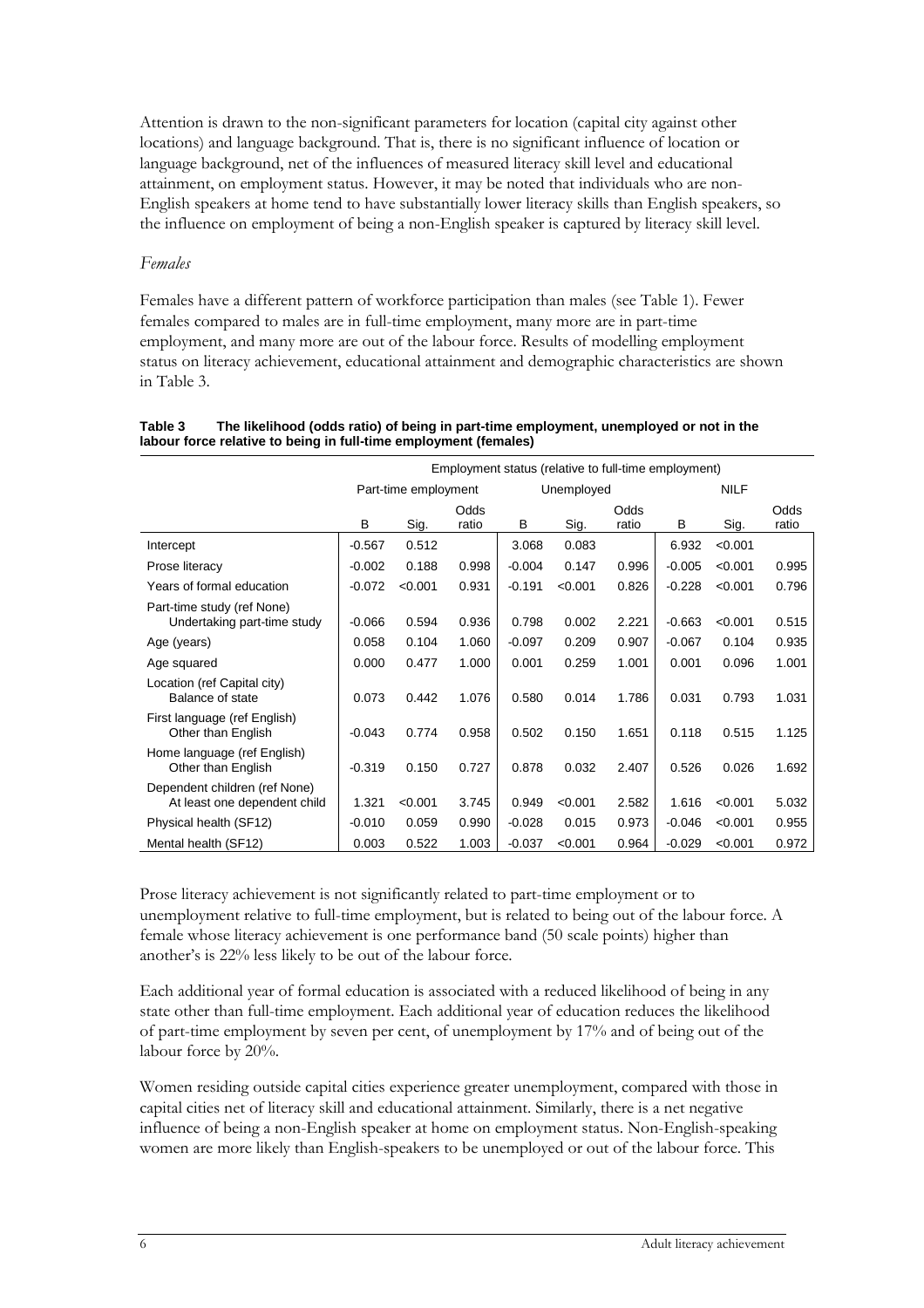effect is in addition to the influence of language background on literacy skill achievement and of literacy skill on employment status.

#### Wages returns to literacy achievement

The question that is addressed in this section is 'Is there a wages return to literacy achievement net of other factors?' This question is investigated by modelling earnings on selected explanatory variables.

Hourly wage rates are used as the criterion measure. The number of hours worked, even among full-time employees, is highly variable so rather than using weekly earnings, the hourly wage rate is calculated. The distribution of the hourly wage rate is highly skewed and platykurtic, making the variable unsuitable for modelling. However, its natural log transformation is much less skewed and approximates normality adequately. Therefore, the natural log of hourly wages is regressed on selected predictors to evaluate the return to literacy skill, net of other factors. Literacy achievement is correlated with educational attainment and with the possession of postschool qualifications. It is useful to examine the influence of literacy alone, and then to examine its influence in the presence of other predictors. The model is developed in four stages. Initially only literacy is modelled, then educational attainment (years of formal education), highest educational qualification (a university degree or a VET qualification), and finally a selection of demographic variables are added.

As with previous analyses, variables have been retained if they are significant for either males or females for any of the four literacy domains.

Individuals who are not working do not have a wage so their cases are not used when earnings are regressed on literacy achievement. But individuals who are not working tend to have lower literacy achievement than those who are working (see the negative parameters for literacy achievement and other variables for NILF in Table 2 for males and Table 3 for females). Thus there is evidence of some selection bias in attempts to model the influence of literacy achievement on earnings. This selection bias may lead to misestimates of the influences of the variables included in the model and it is overcome by using the Heckman correction (Briggs, 2004). This uses a two-stage procedure. First, the likelihood of being a wage earner is modelled on the set of predictors used in the preceding multinomial regressions. This procedure generates a selection term (Lambda) that is included in the second substantive stage in which explanatory variables are used for earnings and in which the selection term corrects for selection bias. The results of this analysis are shown in Table 4 for males and Table 5 for females. In those tables, regression parameters are shown to three significant figures. In the discussion below, more precise estimates are presented. The results of this model are discussed separately for males and females.

#### *Returns to literacy: males*

It is useful to examine the influence of literacy alone and then in the presence of correlated predictors, particularly educational attainment. This is the main purpose of models 1, 2 and 3 shown in Table 4.

The influence of literacy (a) alone, then (b) in the presence of educational attainment, (c) with post-school qualification and (d) with demographic variables is  $2.78x10^{-3}$ ,  $2.18x10^{-3}$ ,  $2.12x10^{-3}$ , 1.98x10-3. The change in this parameter (22%) is especially notable in the presence of educational attainment. Individuals with high literacy skills are likely to seek additional years of education and additional education is likely to lead to higher levels of literacy.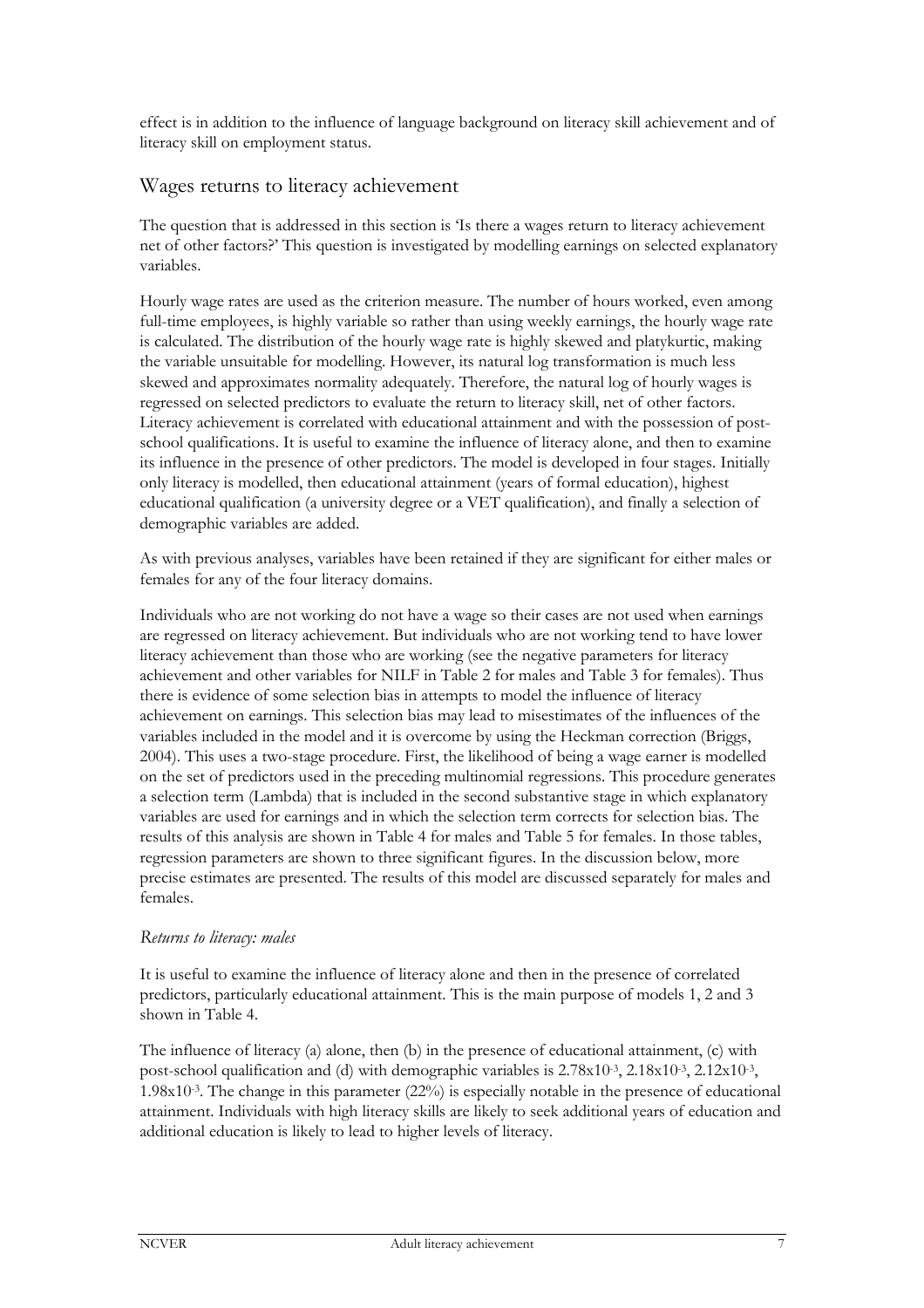We now examine the influence of literacy net of other predictors(see model 4 in Table 4). The regression parameter for prose literacy is  $0.002$  (1.98x10-3). This is the change in the natural log of the hourly wage rate that attends a one unit change in prose literacy. A change of one performance level (50 units on the literacy scale) therefore would lead to a change in the log of hourly wage of 0.099. This may be compared with the influence of each additional year of education for which the parameter is 0.023. In many studies of returns to skill, educational attainment is used as a proxy for skill level as direct measures are rarely available. The current analysis indicates that direct measures of literacy skills explain a proportion of earnings comparable with that explained by educational attainment. It is worth noting that having a university degree is advantageous in addition to literacy skill achievement and the number of years invested in education for males and females. Having a VET qualification yields a return for males (but not for females), net of years of educational attainment.

| Parameter estimates                                 |          |           |          |          |         |  |
|-----------------------------------------------------|----------|-----------|----------|----------|---------|--|
|                                                     | в        | Std error | Beta     | t        | Sig.    |  |
| Model 1                                             |          |           |          |          |         |  |
| Constant                                            | 2.469    | 0.071     |          | 34.593   | < 0.001 |  |
| Prose literacy                                      | 0.003    | 0.000     | 0.256    | 12.086   | < 0.001 |  |
| Model 2                                             |          |           |          |          |         |  |
| Constant                                            | 2.190    | 0.078     |          | 28.045   | < 0.001 |  |
| Prose literacy                                      | 0.002    | 0.000     | 0.200    | 9.127    | < 0.001 |  |
| Years of education                                  | 0.032    | 0.004     | 0.182    | 8.256    | < 0.001 |  |
| Model 3                                             |          |           |          |          |         |  |
| Constant                                            | 2.331    | 0.086     |          | 27.049   | < 0.001 |  |
| Prose literacy                                      | 0.002    | 0.000     | 0.195    | 8.878    | < 0.001 |  |
| Years of education                                  | 0.018    | 0.005     | 0.104    | 3.717    | < 0.001 |  |
| University degree (ref=no)<br>Has university degree | 0.166    | 0.038     | 0.126    | 4.353    | < 0.001 |  |
| VET qualification (ref=no)<br>Has VET qualification | 0.034    | 0.027     | 0.028    | 1.249    | 0.212   |  |
| Model 4                                             |          |           |          |          |         |  |
| Constant                                            | 1.141    | 0.315     |          | 3.617    | < 0.001 |  |
| Prose literacy                                      | 0.002    | 0.000     | 0.182    | 7.611    | < 0.001 |  |
| Years of education                                  | 0.023    | 0.005     | 0.133    | 4.729    | < 0.001 |  |
| University degree (ref=no)<br>Has university degree | 0.191    | 0.038     | 0.144    | 4.985    | < 0.001 |  |
| VET qualification (ref=no)<br>Has VET qualification | 0.060    | 0.030     | 0.050    | 2.006    | 0.045   |  |
| Age (years)                                         | 0.040    | 0.007     | 0.758    | 5.384    | < 0.001 |  |
| Age squared                                         | $-0.000$ | 0.000     | $-0.593$ | $-4.218$ | < 0.001 |  |
| Location (ref Capital city)<br>Balance of state     | $-0.086$ | 0.022     | $-0.073$ | $-3.828$ | < 0.001 |  |
| First language (ref English)<br>Other than English  | $-0.132$ | 0.035     | $-0.089$ | $-3.746$ | < 0.001 |  |
| Home language (ref English)<br>Other than English   | $-0.080$ | 0.051     | $-0.039$ | $-1.580$ | 0.114   |  |
| Physical health (SF12)                              | 0.006    | 0.002     | 0.075    | 2.487    | 0.013   |  |
| Mental health (SF12)                                | 0.004    | 0.002     | 0.056    | 2.361    | 0.018   |  |
| Lambda                                              | 0.145    | 0.175     | 0.035    | 0.824    | 0.410   |  |

| Table 4 | Influences of selected characteristics on log of hourly wage rate (males) |
|---------|---------------------------------------------------------------------------|
|---------|---------------------------------------------------------------------------|

Note  $R^2$  = 0.183; F<sub>12,2487</sub> = 47.389, p<0.001 for Model 4

Hourly rates are modelled against age and its square, as it is expected that the relationship is nonlinear. For males, hourly wage rates increase to about age 50 and then plateau and decline slightly, while for females there is very little variation with age. For males, there is a significant difference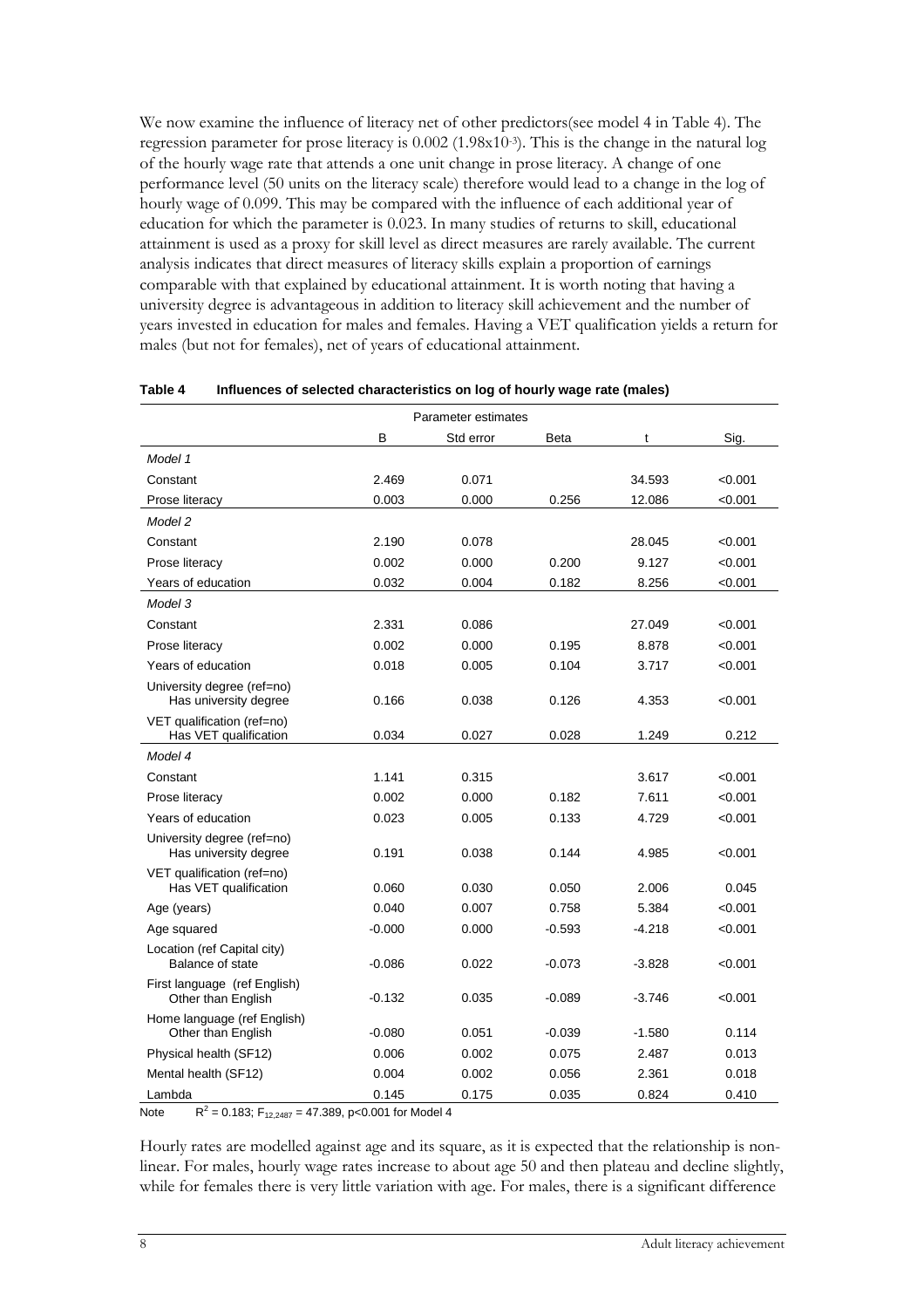in hourly wage rates by location, with those residing in capital cities receiving higher rates. However, occupation is not included in the model, and occupations attracting higher earnings are less common outside of capital cities, with proportionately fewer professionals and more labourers.

Among males, having a first or home language other than English is associated with lower hourly earnings, although these relationships are non-significant among females. Higher levels of both physical and mental health are associated with higher earnings for both males and females.

The criterion variable in these regression models is the natural log of the hourly wage rate. It is useful to convert the regression parameters to the hourly rate in dollars. This is done in Figure 1 where the returns to literacy (\$ per hour) are shown relative to a person whose literacy achievement score is 275; that is, at the threshold of performance level 3 – the level regarded as the minimum acceptable level in an advanced economy.



#### **Figure 1 Returns to literacy achievement (\$ per hour) relative to a person at the threshold of performance level 3 (males)**

When only literacy achievement is considered, the returns to high achievement, or conversely the penalty of poor achievement, are vey high. Relative to a person at the level 3 threshold, a person at the level 5 threshold (a score of 375 on the prose literacy scale) is expected to gain \$8.13 per hour. A person at the level 2 threshold (a score of 225) has a penalty of \$3.29. When educational attainment is taken into account, the return to literacy is approximately half of that observed for literacy alone. When all modelled factors are considered, including age, location and language background, the return is much more modest, being a gain \$1.18 per hour at a score of 375 and a deficit of \$0.51 per hour at a score of 225.

#### *Returns to literacy: females*

Again, the influence of literacy achievement on hourly wags is modelled (a) alone, (b) in the presence of educational attainment, (c) with educational attainment and post-school qualifications, and (d) net of all modelled variables. The regression parameters for literacy achievement in these models are  $1.913x10^{-3}$ ,  $1.565x10^{-3}$ ,  $1.464x10^{-3}$ , and  $1.631x10^{-3}$  respectively.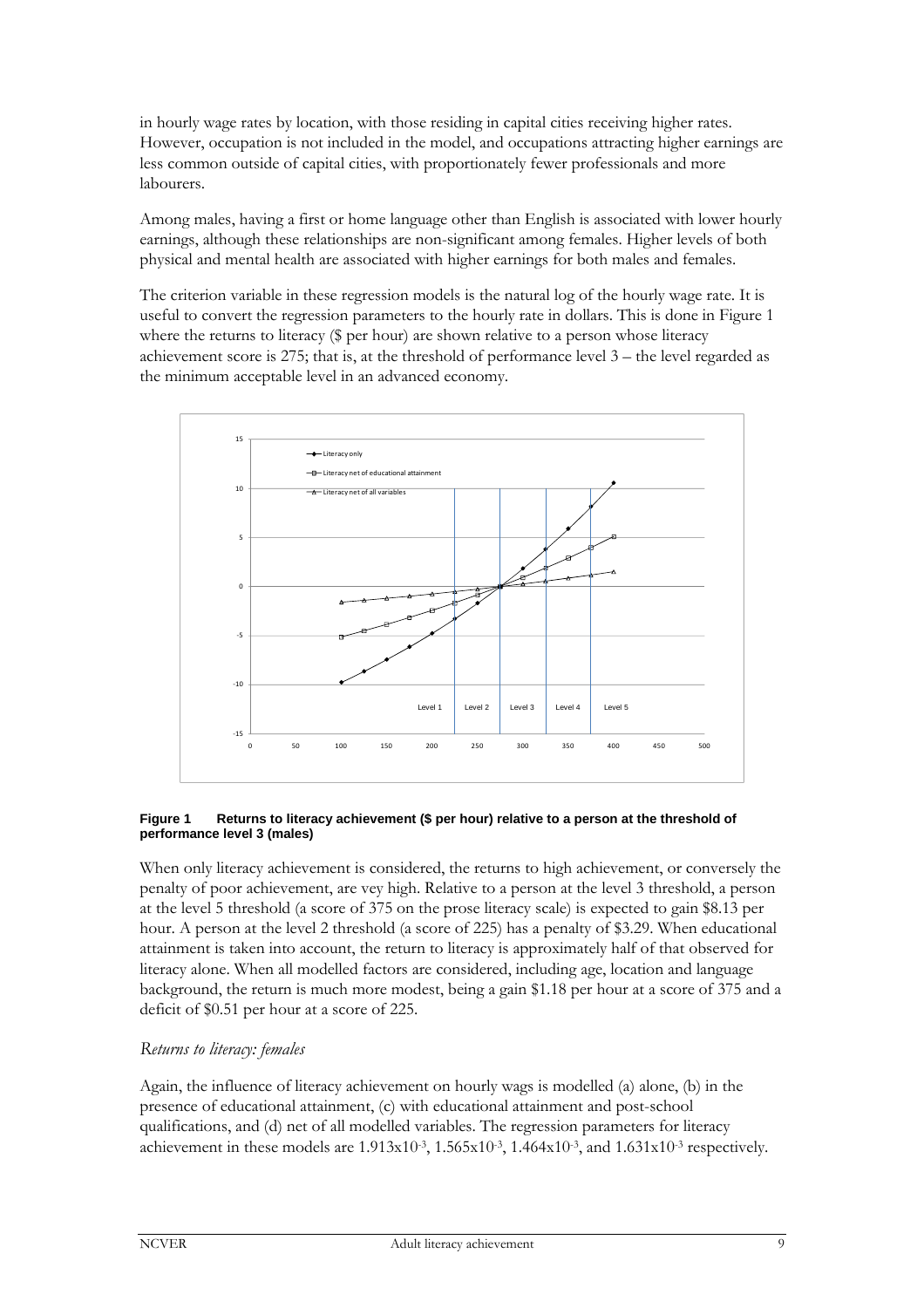Net of other factors modelled, the change in the natural log of the hourly wage rate that attends a one unit change in prose literacy is 0.002. A change of one performance level (50 units on the literacy scale) therefore would lead to a change in the log of hourly wage of 0.082. This may be compared with the influence of each additional year of education for which the parameters are 0.029 (Model 4).

| Parameter estimates                                 |          |           |          |          |         |  |
|-----------------------------------------------------|----------|-----------|----------|----------|---------|--|
|                                                     | в        | Std error | Beta     | t        | Sig.    |  |
| Model 1                                             |          |           |          |          |         |  |
| Constant                                            | 2.680    | 0.098     |          | 27.211   | < 0.001 |  |
| Prose literacy                                      | 0.002    | 0.000     | 0.162    | 6.569    | < 0.001 |  |
| Model 2                                             |          |           |          |          |         |  |
| Constant                                            | 2.187    | 0.116     |          | 18.862   | < 0.001 |  |
| Prose literacy                                      | 0.002    | 0.000     | 0.132    | 5.388    | < 0.001 |  |
| Years of education                                  |          |           |          |          |         |  |
| Model 3                                             |          |           |          |          |         |  |
| Constant                                            | 2.400    | 0.121     |          | 19.848   | < 0.001 |  |
| Prose literacy                                      | 0.001    | 0.000     | 0.124    | 5.069    | < 0.001 |  |
| Years of education                                  | 0.020    | 0.006     | 0.109    | 3.357    | 0.001   |  |
| University degree (ref=no)<br>Has university degree | 0.181    | 0.041     | 0.147    | 4.429    | < 0.001 |  |
| VET qualification (ref=no)<br>Has VET qualification | $-0.025$ | 0.031     | $-0.020$ | $-0.805$ | 0.421   |  |
| Model 4                                             |          |           |          |          |         |  |
| Constant                                            | 1.252    | 0.270     |          | 4.642    | < 0.001 |  |
| Prose literacy                                      | 0.002    | 0.000     | 0.138    | 5.460    | < 0.001 |  |
| Years of education                                  | 0.029    | 0.007     | 0.159    | 4.472    | < 0.001 |  |
| University degree (ref=no)<br>Has university degree | 0.189    | 0.042     | 0.153    | 4.540    | < 0.001 |  |
| VET qualification (ref=no)<br>Has VET qualification | $-0.007$ | 0.032     | $-0.005$ | $-0.210$ | 0.833   |  |
| Age (years)                                         | 0.036    | 0.008     | 0.702    | 4.303    | < 0.001 |  |
| Age squared                                         | $-0.000$ | 0.000     | $-0.576$ | $-3.505$ | < 0.001 |  |
| Location (ref Capital city)<br>Balance of state     | $-0.071$ | 0.025     | $-0.061$ | $-2.873$ | 0.004   |  |
| First language (ref English)<br>Other than English  | $-0.043$ | 0.040     | $-0.029$ | $-1.082$ | 0.279   |  |
| Home language (ref English)<br>Other than English   | $-0.064$ | 0.061     | $-0.030$ | $-1.061$ | 0.289   |  |
| Physical health (SF12)                              | 0.002    | 0.002     | 0.022    | 0.884    | 0.377   |  |
| Mental health (SF12)                                | 0.004    | 0.002     | 0.062    | 2.559    | 0.011   |  |
| Lambda                                              | 0.029    | 0.007     | 0.159    | 4.472    | < 0.001 |  |

| Table 5 | Influences of selected characteristics on log of hourly wage rate (females) |  |
|---------|-----------------------------------------------------------------------------|--|
|         |                                                                             |  |

Note  $R^2$  = 0.163; F<sub>12,1995</sub> = 33.460, p<0.001 for Model 4

For females, the returns to literacy (measured in \$ per hour) are rather less than those observed for males. The situation for females, relative to a person with a score of 275, is shown in Figure 2. Relative to a woman scoring at the level 3 threshold, a person at the level 5 threshold (a score of 375 on the prose literacy scale) is expected to gain \$5.20 per hour when literacy achievement is considered in isolation from other factors. A woman at the level 2 threshold (a score of 225) has a penalty of \$2.25. Compared to males, the benefits or penalties to literacy achievement are approximately two-thirds as great. When educational attainment is taken into account, the return to literacy is approximately half of that observed for literacy alone, the benefit of a high score (a score of 375) is \$2.32 and the penalty of a low score is \$1.03. Taking into account all modelled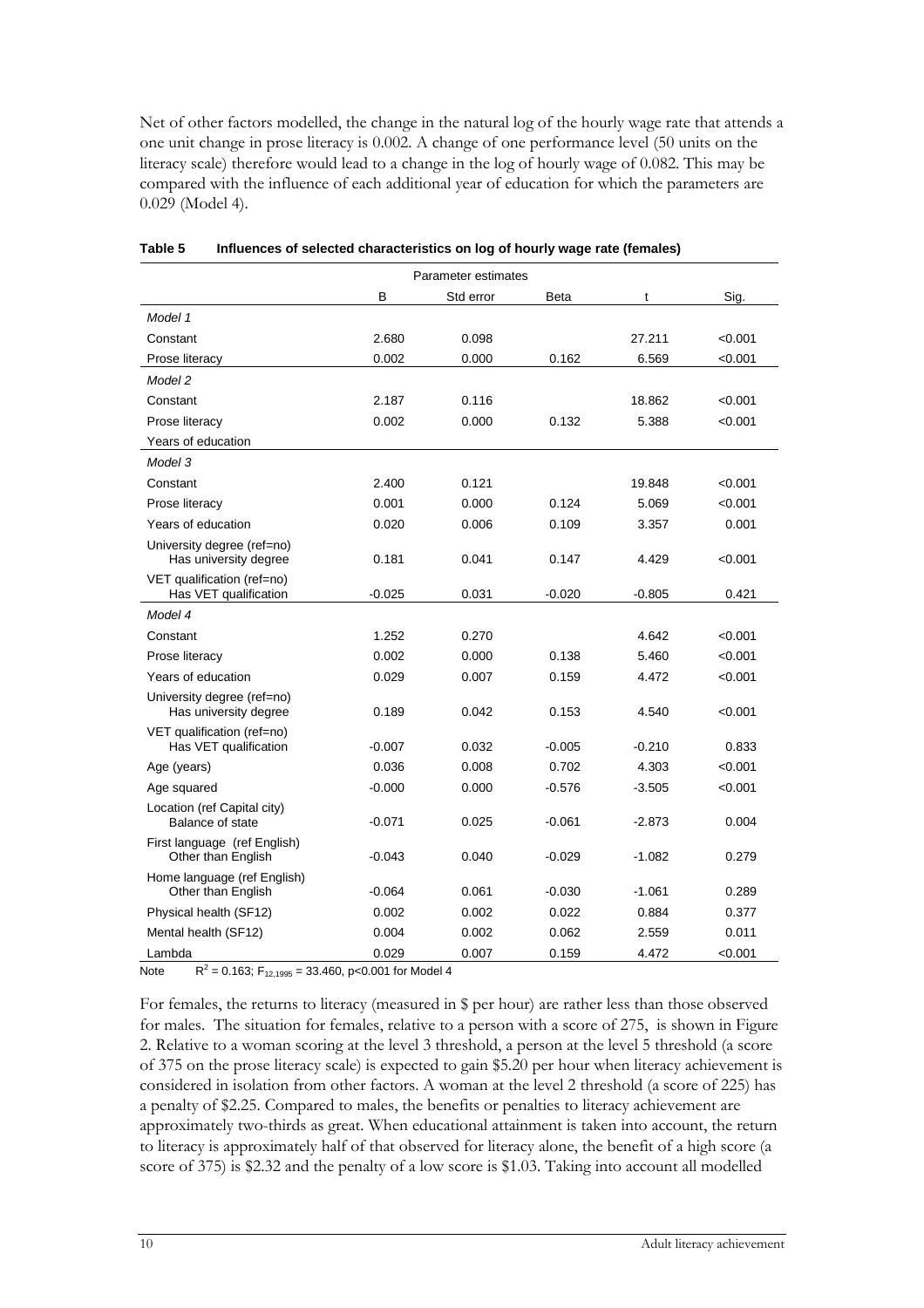factors, the return is much more modest, being a gain \$0.97 per hour at a score of 375 and a deficit of \$0.43 per hour at a score of 225.



**Figure 2 Returns to literacy achievement (\$ per hour) relative to a person at the threshold of performance level 3 (females)** 

## Summary and implications

The main interest in this paper is the influence of literacy skill on labour market outcomes, but a sequence of factors influence literacy achievement and therefore, directly or indirectly, affect labour market outcomes.

Two labour market outcomes are evaluated in this study, employment status (employed on a fullor part-time basis, unemployed, or not in the labour force) and wage returns to literacy. Hourly wage rates are used to assess the wages return.

#### *Employment status*

Having literacy achievement one performance level below another is associated with an increased likelihood of being out of the labour force, relative to full-time employment (26% for males and 22% for females). For males, there is also an increased likelihood of part-time rather than fulltime work (by 18%). This effect is in addition to the influences of other factors such as educational attainment, age, language background and health.

#### *Hourly wage rates*

Hourly wage rates are used as an indicator of the productivity return to literacy skill achievement and to other factors.

When literacy skill is considered in isolation from other factors, it has a very strong influence on hourly wage rates. Males who score at the threshold of prose literacy performance level 4 (325 on the scale) earn on average \$3.78 per hour more than those at the level 3 threshold (275 on the prose literacy scale). For females, the hourly gain is \$2.48. When educational attainment is taken into account, the net hourly returns to an increase of one performance level in literacy are \$1.87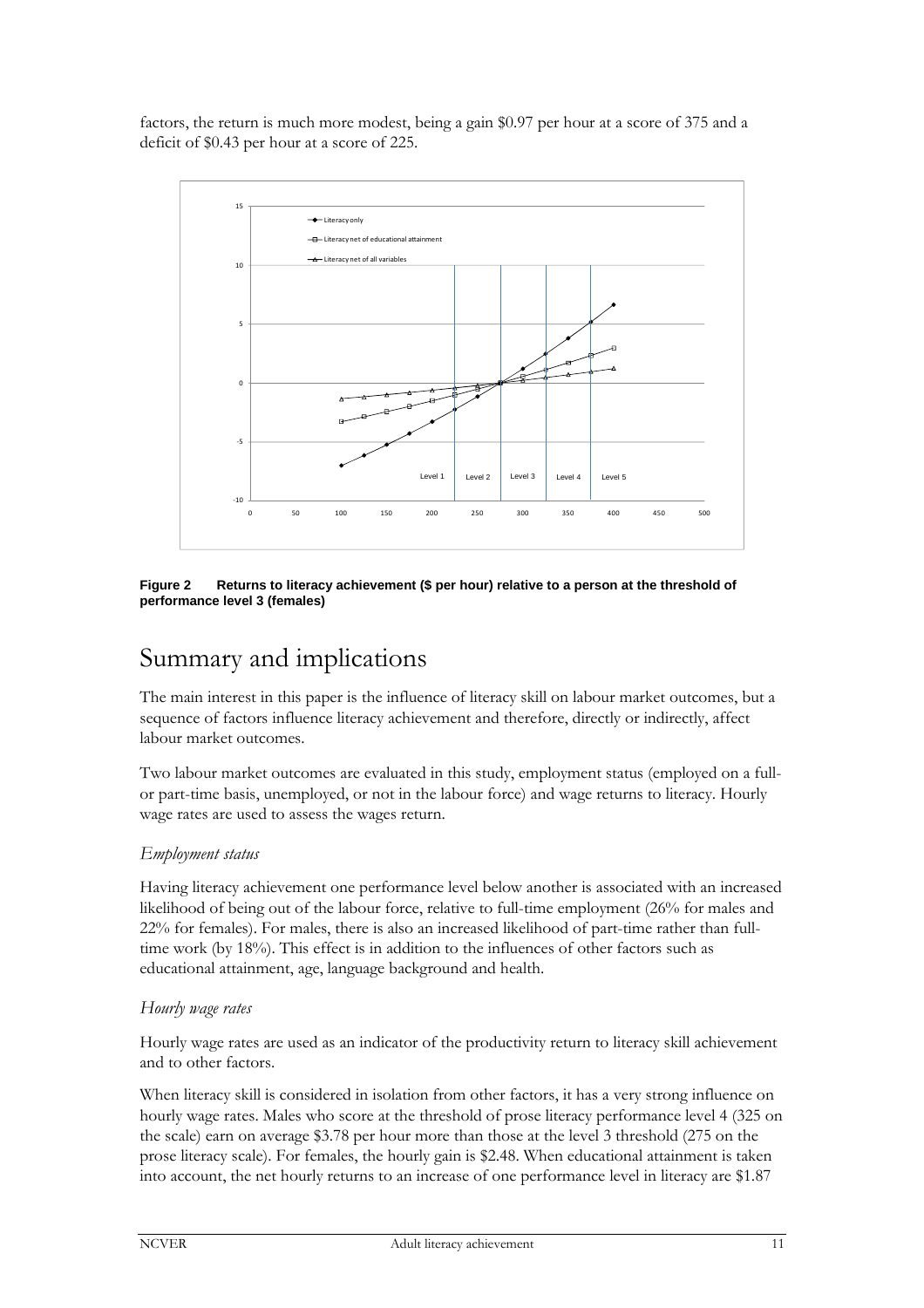and \$1.12 for males and females respectively. While the gains, net of educational attainment ,are approximately half that of literacy considered alone, they remain considerable. Further, and while the modelling takes into account the likelihood of participating in the labour force, individuals with lower literacy levels tend to work fewer hours. When hours worked and hourly rates are considered, the returns to literacy are substantial.

Several other factors affect hourly wage rates. Holders of a post-school qualifications have a wages benefit, net of literacy and educational attainment. The return to university degrees may reflect the value placed on specific occupational skills, but it may also indicate a signalling function of the qualification. Males who hold a VET certificate or diploma also gain a net benefit from that qualification, although it is smaller that the return to a degree. Females enjoy the same return to a degree as males, but get no net return to a VET qualification.

There are wages penalties to living outside a capital city and to impaired physical health for males and females. In addition, there are penalties to males for having a first language other than English and to poor mental health. The lower wages observed for residents outside capital cities appears to reflect the occupations available in regional and rural locations.

#### Implications

It is apparent that increasing literacy achievement is likely to increase employment opportunities for males and females and that increases can be expected in wages returns to individuals. This is expected to lead to increases in productivity at a macro level, although this needs to be demonstrated for Australia. (It has been shown in a cross-national study, see Coulombe, Tremblay & Marchand, 2004).

In examining hourly wage returns, we did not take into account the number of hours worked. Analyses of employment status reveal that low literacy achievement is related to part-time rather than full-time employment for males. Therefore low literacy achievement is associated with working fewer hours and with a lower hourly return leading to a substantially lower annual return.

The improved employment outcomes for males and females suggest that some effort should continue to be expended on enhancing the literacy skills of Australian adults.

Further analyses are required to identify where effort should be invested. It seems obvious that those with the lowest literacy levels should be the main targets of interventions. From analyses of the influences of demographic characteristics on educational attainment and of education attainment on literacy achievement, we note that individuals from low SES backgrounds or whose parents had low educational attainment have low attainment themselves. This translates into lower literacy achievement. Further, we note that individuals from non-English-speaking backgrounds, and especially those whose main home language is other than English, have low literacy achievement.

Thus individuals, who are out of the labour force or who are unemployed, and individuals for whom English is a second or other language, and who have low literacy levels are obvious targets for literacy improvement programs. Programs exist for these groups, namely the Workplace English Language and Literacy (WELL) program, the Language Literacy and Numeracy Program (LLNP) and the Australian Migrant English Program (AMEP). The extent of investment in these programs could be established through an examination of the expected labour market returns to them and through an analysis of expected improvements to national productivity attributable to enhanced literacy skill for these groups.